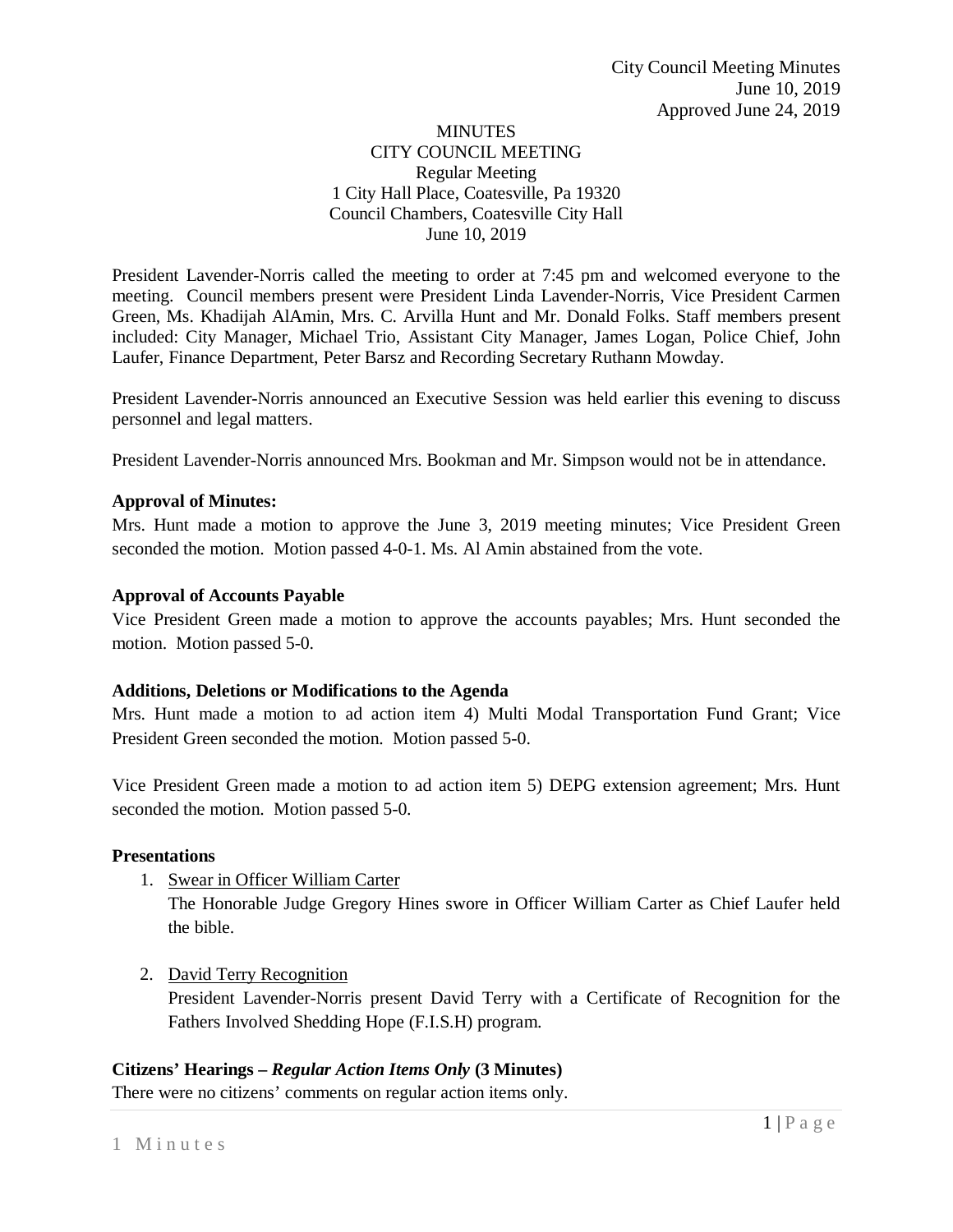## **Regular Action Items**

1. Receive and consider Civil Service list

Ms. Al Amin made a motion to approve the Civil Service part time eligibility list for the Police Department; Mr. Folks seconded the motion. Motion passed 5-0.

## 2. Receive and consider conditional offers of employment for part time officers

President Lavender-Norris announced the appointment of part-time patrol officers, the Civil Service Commission has provided us with the certified list of applicants who have successfully completed the oral and written exams for appointment. The Third Class City Code requires that the Chief of Police nominate a candidate from among the three highest ranked applicants on the eligibility list. These appointments are for the position of part-time Patrol Officer within the Coatesville Police Department. Any candidate who is eligible for veterans' preference under the Third Class City Code, appearing on the list of four candidates must be selected. Candidates appointed tonight by council will be conditionally appointed subject to successful completion of a background check, medical and psychological evaluation.

The first list of four candidates for consideration by Council are ranked by score as follows: 1. Edward Kebbekus\* 2. Tyler Famous 3. Alexander J. Reed and 4. Alejandro Ortiz. From this list, Chief Laufer has nominated Edward Kebbekus for conditional appointment as a parttime Patrol Officer in the City Police Department.

Vice President Green moved that Edward Kebbekus be appointed as a part-time Patrol Officer in the City Police Department subject to successful completion of a background check, physical and psychological examination; Mr. Folks seconded the motion. The motion carries and Edward Kebbekus is appointed as a Patrol Officer on a part-time basis, subject to successful completion of a background check, medical and psychological exam 5-0.

Vice President Green moved that Tyler Famous be appointed as a part-time Patrol Officer in the City Police Department subject to successful completion of a background check, physical and psychological examination; Ms. Al Amin seconded the motion. The motion carries and Tyler Famous is appointed as a Patrol Officer on a part-time basis, subject to successful completion of a background check, medical and psychological exam 5-0.

Vice President Green moved that Alexander J. Reed be appointed as a part-time Patrol Officer in the City Police Department subject to successful completion of a background check, physical and psychological examination; Mrs. Hunt seconded the motion. The motion carries and Alexander J. Reed is appointed as a Patrol Officer on a part-time basis, subject to successful completion of a background check, medical and psychological exam 5-0.

MS. Al Amin moved that Alejandro Ortiz be appointed as a part-time Patrol Officer in the City Police Department subject to successful completion of a background check, physical and psychological examination; Vice President Green seconded the motion. The motion carries and Alejandro Ortiz is appointed as a Patrol Officer on a part-time basis, subject to successful completion of a background check, medical and psychological exam 5-0.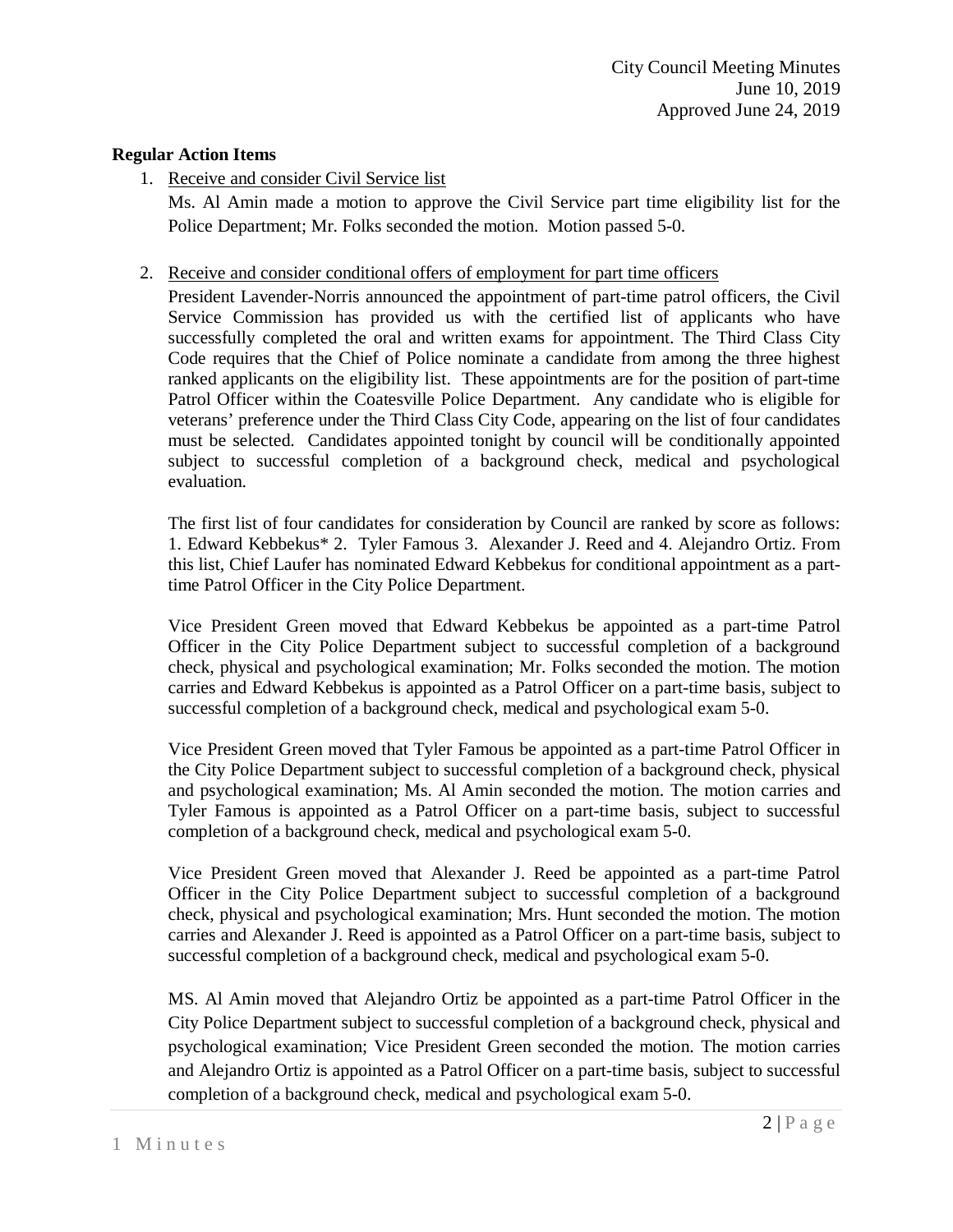- 3. Receive and consider payment No. 2 for the Route 30 and 82 redesign in the amount of \$24,142.00 for MECO Constructors Mrs. Hunt made a motion to approve the payment No. 2 for the Route 30 and Route 82 redesign in the amount of \$24,142.00 for MECO Construction; Mr. Folks seconded the motion. Motion passed 5-0.
- 4. Receive and consider Multimodal Transportation Fund Grant Cooperation Agreement Mrs. Hunt made a motion to approve the Multimodal Transportation Fund Grant Cooperation Agreement; Ms. Al Amin seconded the motion. Motion passed 5-0.
- 5. Receive and consider DEPG extension

Vice President Green made a motion to table the DEPG extension until the next meeting; Mrs. Hunt seconded the motion. Motion tabled 5-0.

### **Discussion Item**

1. Meeting Minutes

There was no discussion on meeting minutes

### **Solicitors Report**

Mr. Verwey announced he"

- Worked on code enforcement and litigation matters
- Addressed development issues
- Addressed contract issues

# **City Manager's Report**

Mr. Trio announced;

- $\bullet$  1<sup>st</sup> Avenue and Lincoln Highway status
	- o Publishing the real schedule on the website
	- o MECO Contractors are currently working on the site
	- o No road blocks and are able to continue
- Zoning Hearing Board
	- $\circ$  New application filed for 91 South 12<sup>th</sup> Avenue subdivision
- Parking Concepts
	- o Planning Commission working on a parking strategy

# **Assistant City Manager Report**

Mr. Logan announced;

- July 6, 2019, Unity Day, Music Festival, Fireworks, Food rucks and vendors
- Coatesville is coming back bigger, better and faster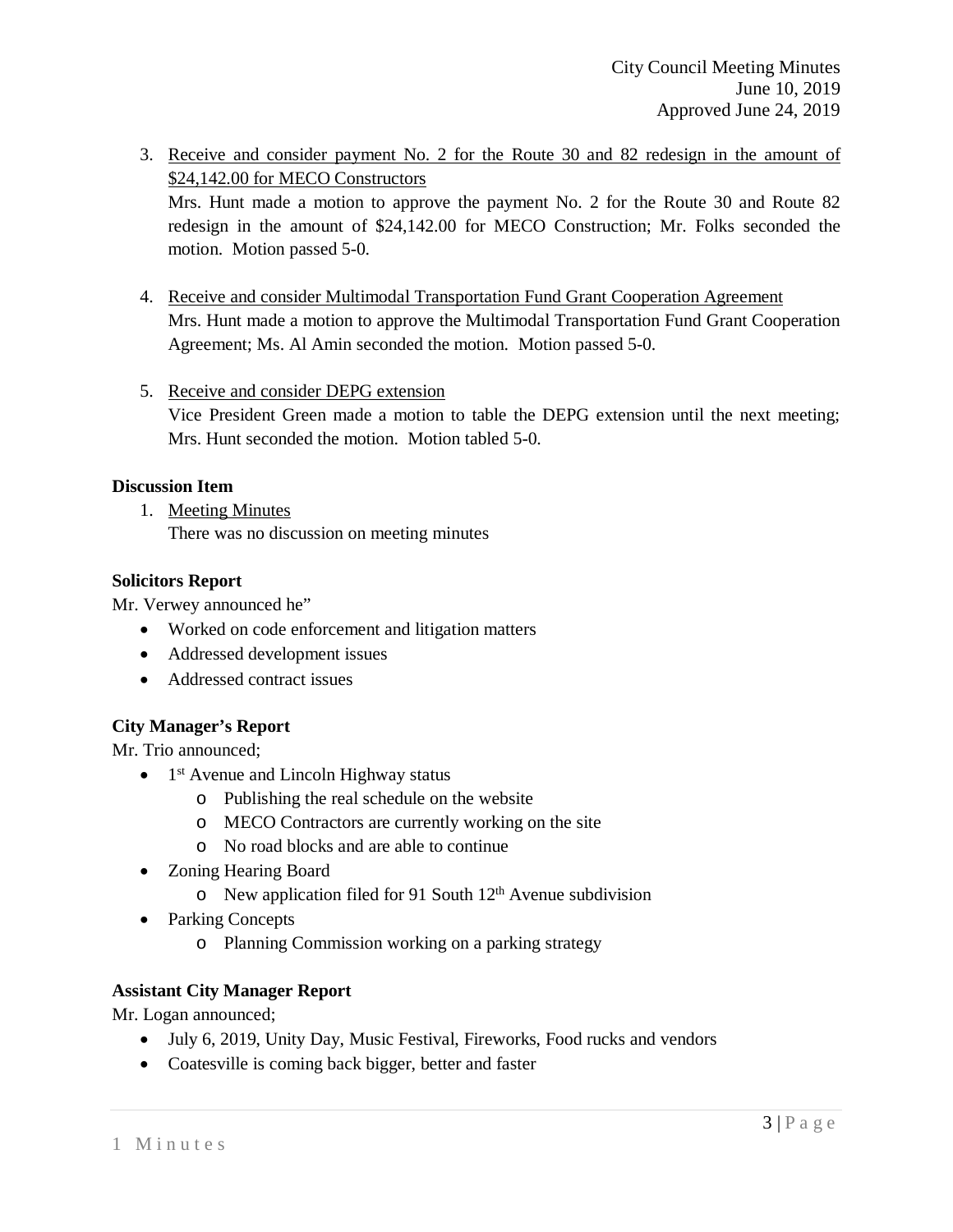## **Finance Director Report**

Mr. Troutman announced Jessica Arthur, the staff accountant started on July 6, 2019.

## **Citizens' Hearings –** *Non-Agenda Items Only* **(3 Minutes)**

### Kenneth Bond

Mr. Bon questioned the hanging of the banners. He heard there was controversy on the hanging and that the City vehicle was not in service to assist in the hanging of the banners.

Vice President Green made a motion to close citizens' hearings on non-agenda items; Ms. Al Amin seconded the motion. Motion passed 5-0.

### **Special Events**

There were no special events at this time.

### **Council Comments**

Mr. Folks thanked everyone for attending the meeting. Our City is moving forward. We do see a light at the end of the tunnel. Keep us in your prayer. Help the City be the best it can be. Thank you and have a good night.

Mrs. Hunt thanked everyone for attending the meeting. We are doing our best to make the City the best it can be. It's sad that when great things go on, there is always someone who tries to dampen it. I just want to make sure, even as Council that we talk positive that we do things that build up as opposed to always knocking us down. We have enough neighboring communities that do that. When there is something good, there has to be some controversy as suggested with hanging the banners. I'm just looking forward to us being better, we know better, we can be better, then we can make the City better. I would like to thank the staff, administration and the Chief.

Ms. AlAmin thanked everyone for attending the meeting. I hope you continue to come and be a part of our City. Safe travels to everyone.

Vice President Green thanked everyone for attending the meeting. Chief can we look into maybe getting a couple of parking spaces for the Senior Center during the day. There are a few elderly women who have trouble walking so far. Not sure what we can do, but need additional parking for specific hours, maybe just 4 spots, instead of making them walk around. The Senior Center has been having some really good programs. Last week, had the pleasure of meeting on of the first women who worked during World War II. When men went to war and women had to work. We are all familiar with Rosie the Riveter, I mean no ill will, but when you see Rosie, you do not see the first black women involved. Mrs. Wilson was one of the first from here, lived here. She was one of the first black women to work at the Navy Yard and she made the rivets that made up the walls of ships. Her daughter who lives here, she came up to me and said when we were growing up, we didn't know how important she was, we didn't realize her accomplishments, we just took it for granted, but it's a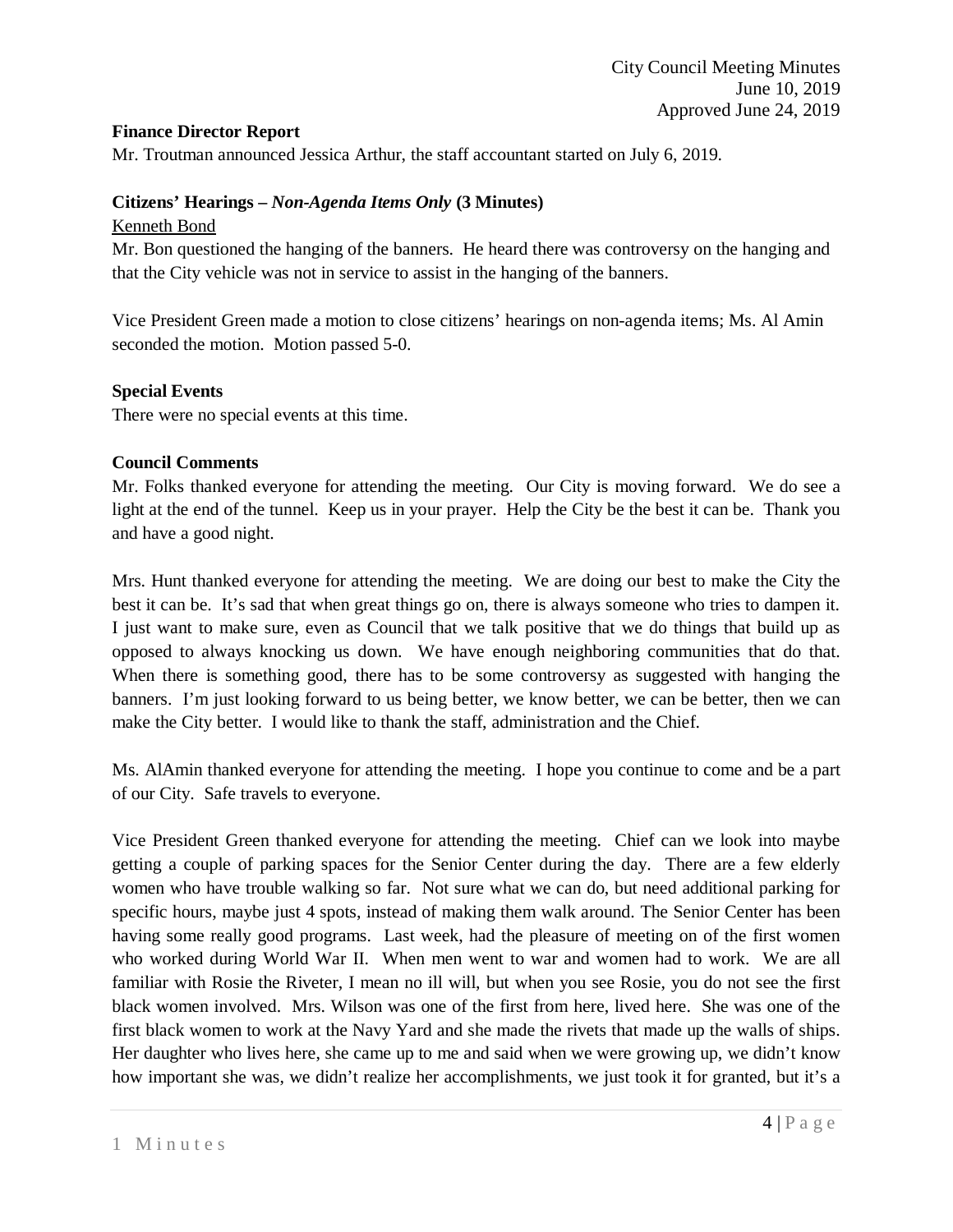## City Council Meeting Minutes June 10, 2019 Approved June 24, 2019

huge accomplishment for what she did because in the film of watching what they went thru. They went thru a lot. She's alive and she's here in Coatesville. We have a lot of gems in this area. It's a shame that the VFW Post 287 came with a wonderful idea to honor our veterans and hear negativity. I think they did an outstanding job and when the idea got out to the community, it really took off. They were looking to do 75 banners initially and has taken off to greater than that. To hear such negativity regarding it, to me, it doesn't matter whether the truck broke down, it doesn't matter whether they went every other pole, I just didn't understand those issues, they came up with the idea, they came to us, we partnered with them and we insisted because it's our residents, I don't understand, that it's a sin and a shame. I just don't understand, because one organization and not my organization came up with the idea than its controversial and problematic. There were a few issues with some of the banners, but when you do something in such bulk like that, you make mistakes, I think it's a wonderful thing and an honor. Great people hanging on the streets of Coatesville and not allot of people we don't know, people who live in our city, who have lived in the City, a lot who are still living and being honored. We did talk about Unity Day and how important it is, we also have the Grand Prix coming up, and we have the Sounds of Summer every other Friday starting after Unity Day. We are headed into a full event season for our residents. I love when we have community day and everyone comes together. It's a wonderful thing. Thank you all for coming out and hope to see you in a couple weeks.

President Lavender Norris thanked everyone for coming out. I want to speak on the banners. Those banners have brought about such a sense of pride in our community. They like Mrs. Green said, there were mistakes with banners, in spite of the mistakes, the people that sponsored the banners with the mistakes, were so pleased with the banners, even with their misspelt names and what have you. Their so proud of the service of their family member. The very picture alone brought about the sense of pride. No matter what the negatives are surrounding it, it can't take away from that. It doesn't even come into comparison of the way the family members feel. I personally have three family members banner up there and I would not change it or trade it for the world. One of them is no longer with us, but two of them are. My Uncle came to me anticipating for them being hung. He asked, when they are being hung, I'm looking for mine. I'm talking like a month ahead of when they were supposed to be hung up. When I told him they were coming up, he was in Coatesville at 7 am waiting to see the banners, not just his but all of them. So the negative that surrounded, meant absolutely nothing, nothing to the extent, for next year, they are accepting applications now. They anticipating having more banners to extend to the cross streets. We are excited about it and we are not going to please everybody all the time and we are okay with that, as long as we can please that ones that want to be pleased, we are in good standing. I respect and thank you for your service Mr. Bond. I would have loved to have filled out an application banner for you that would have been my pleasure, because I know you served, however, I didn't have the opportunity, maybe you'll be up next time. The banners aren't limited to the City, they can go to South Coatesville, they can go to Valley Township, they can go t Caln Township, they can go anywhere, and anybody wants them. You can actually purchase a banner and take it home. It does not have to be hung, that's your pleasure, not just ours but anybody's pleasure, to do what they choose with the banners. I spoke to